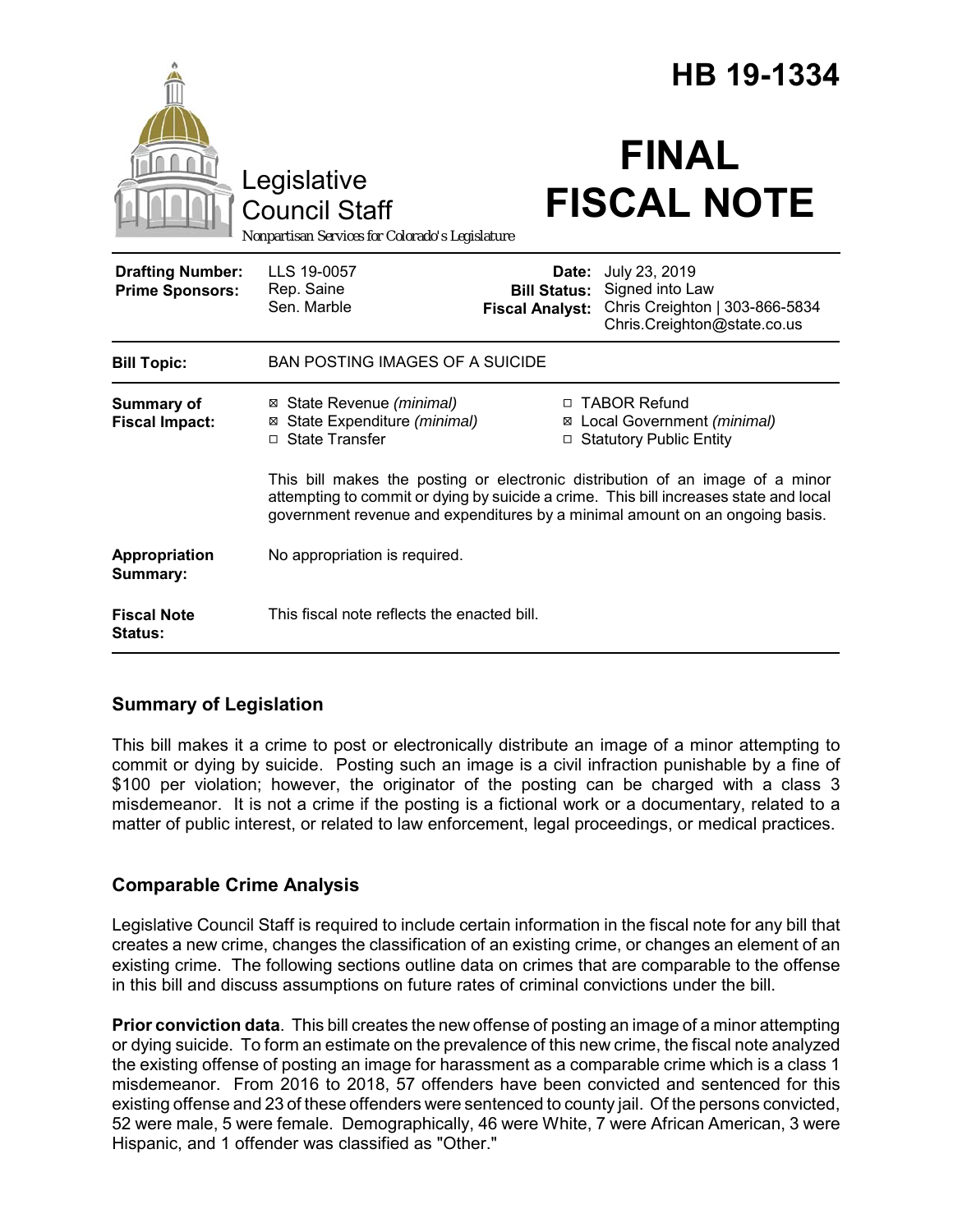July 23, 2019

**Assumption.** A high level of compliance with this law is assumed with less than 10 court filings and less than 5 convictions per year; therefore, the criminal justice system impacts identified in this analysis are assumed to be minimal. It is unknown how many of these will be civil infractions or misdemeanors.

Visit leg.colorado.gov/fiscalnotes for more information about criminal justice costs in fiscal notes.

# **State Revenue**

By creating a new misdemeanor, this bill will increase state revenue from criminal fines and court fees by a minimal amount beginning in FY 2019-20, credited to the Fines Collection Cash Fund, various other cash funds in the Judicial Department, and the General Fund. The fine penalty for this civil offense is \$100 per violation and \$50 to \$750 for a class 3 misdemeanor. Additionally, court fees may be imposed on a case-by-case basis for a variety of court-related costs, such as probation supervision, drug surcharges, or late fees. Because the courts have the discretion of incarceration, imposing a fine, or both, a precise state revenue impact cannot be determined. Criminal fine and court fee revenue is subject to TABOR; however, under the March 2019 Legislative Council Staff forecast, a TABOR surplus is not expected in FY 2019-20 or FY 2020-21.

#### **State Expenditures**

Beginning in FY 2019-20, this bill increases costs and workload in the Judicial Department and agencies that provide representation to indigent persons by a minimal amount. Costs and workload in the Department of Human Services may also increase. These impacts are discussed below.

**Judicial Department***.* This bill will minimally increase costs and workload for the trial courts in the Judicial Department to process additional civil and criminal case filings. To the extent that class 3 misdemeanor offenders are sentenced to probation, costs and workload in the Division of Probation will increase. Costs and workload may also increase in the agencies that provide representation to indigent persons, including the Office of the State Public Defender and the Office of Alternate Defense Council and for the Office of the Child's Representative for representation in juvenile delinquency proceedings. Overall, it is assumed that this workload can be accomplished within existing appropriations and that any change in funding needed will be addressed through the annual budget process.

**Department of Human Services.** To the extent that this bill increases the number of juveniles adjudicated of posting or distributing an image of a minor attempting or committing suicide and sentenced to the Division of Youth Services, costs will increase. This impact is assumed to be minimal. Any increase in funding needed will be addressed through the annual budget process.

#### **Local Government**

Beginning in FY 2019-20, this bill is expected to increase local government revenue, costs, and workload as described below. The exact impact to a particular local government will vary depending on the number of offenses committed within its jurisdiction, but is assumed to be minimal.